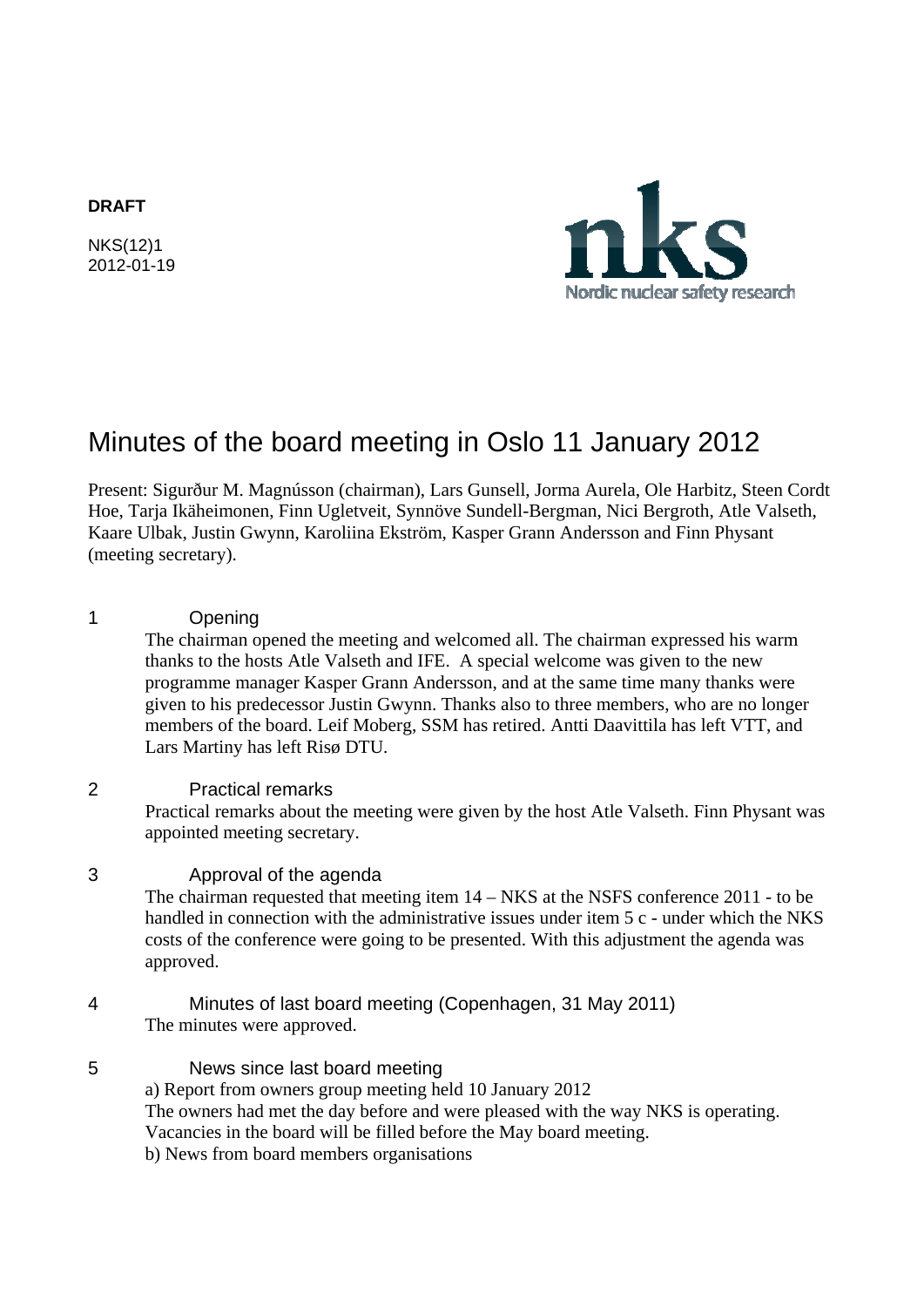The members informed each other about relevant news.

c) Administrative news

-Steen Cordt Hoe was very pleased to present and introduce to the board the new B-part programme manager Kasper Grann Andersson from Risø DTU, the Technical University of Denmark. Steen has worked with Kasper for more than 20 years. Kasper holds a PhD (thesis title: Urban contamination and decontamination), and has over several decades worked on numerous projects in the fields of emergency preparedness, radioecology and aerosol physics, also addressing the contamination problems in the former Soviet Union following the Chernobyl accident. He has among other things worked much on the dose modelling tools in the ARGOS and RODOS decision support systems.

-Finn Physant informed, how a question, if NKS can accept "requisitions" in stead of "invoices" from some Swedish universities in order to achieve VAT exemption, had been dealt with. The view of SSM is: VAT exemption is possible if it is a contribution, which is paid. This can be paid through a requisition. No services / goods have to be delivered, but a statement or a report about how the money is spent is acceptable. Reports / results have to be public – exactly like the NKS-reports and other results. – The conclusion approved by the auditor is that NKS under these circumstances can accept to issue payments based on requisitions.

-Justin Gwynn expressed his and the coordination group's view on the status of the two policy documents (both Swedish and English version) and the administrative handbook. All the documents need to be updated, and the conclusion was that the existing documents should be transformed into the following three new documents: a very short and concise policy document, an extensive user's guide focused on information for (new) applicants and a new administrative handbook focused on internal functional use for participants. The coordination group will go ahead with work on these documents aiming at reporting for the next board meeting. This was approved by the board.

-NKS' participation in the NSFS conference in Reykjavik 2011 was reported by Finn Physant with reference to the meeting document describing this. Among the specific outcomes of the conference were invitations, which have resulted in two papers. An article on NKS for StrahlenschutzPraxis SSP1-2012 by Justin Gwynn and the coordination group, and an NKS abstract for the IRPA 2013 congress by Kasper Grann Andersson and the coordination group. Following the conference there has been expressed an interest from IAEA and NEA in NKS activities. The board took note of the report, and the outreach activities that have followed. The board concluded that it is of value for NKS to participate in such event but that these need to be carefully selected on a case by case basis. The chairman asked for the board's approval of spending DKK 10.243 on the conference fee. – The board gave its approval.

#### 6 Financial status

Finn Physant presented the distributed material: Financial status report and financial programme specification, both dated 15 December 2011. The extraordinary contribution from SSM of SEK 160.000 received in December was included and the reserve just before the start up of the new fiscal year 2012 was estimated to approximately 2.4 MDKK. – The board took note of the positive financial situation.

Finn Ugletveit asked for a clearer use of the two terms of "rest": the rest available for the board and the rest (available for the PC's etc.). – A proposal will be presented, when the auditor participates in the next board meeting.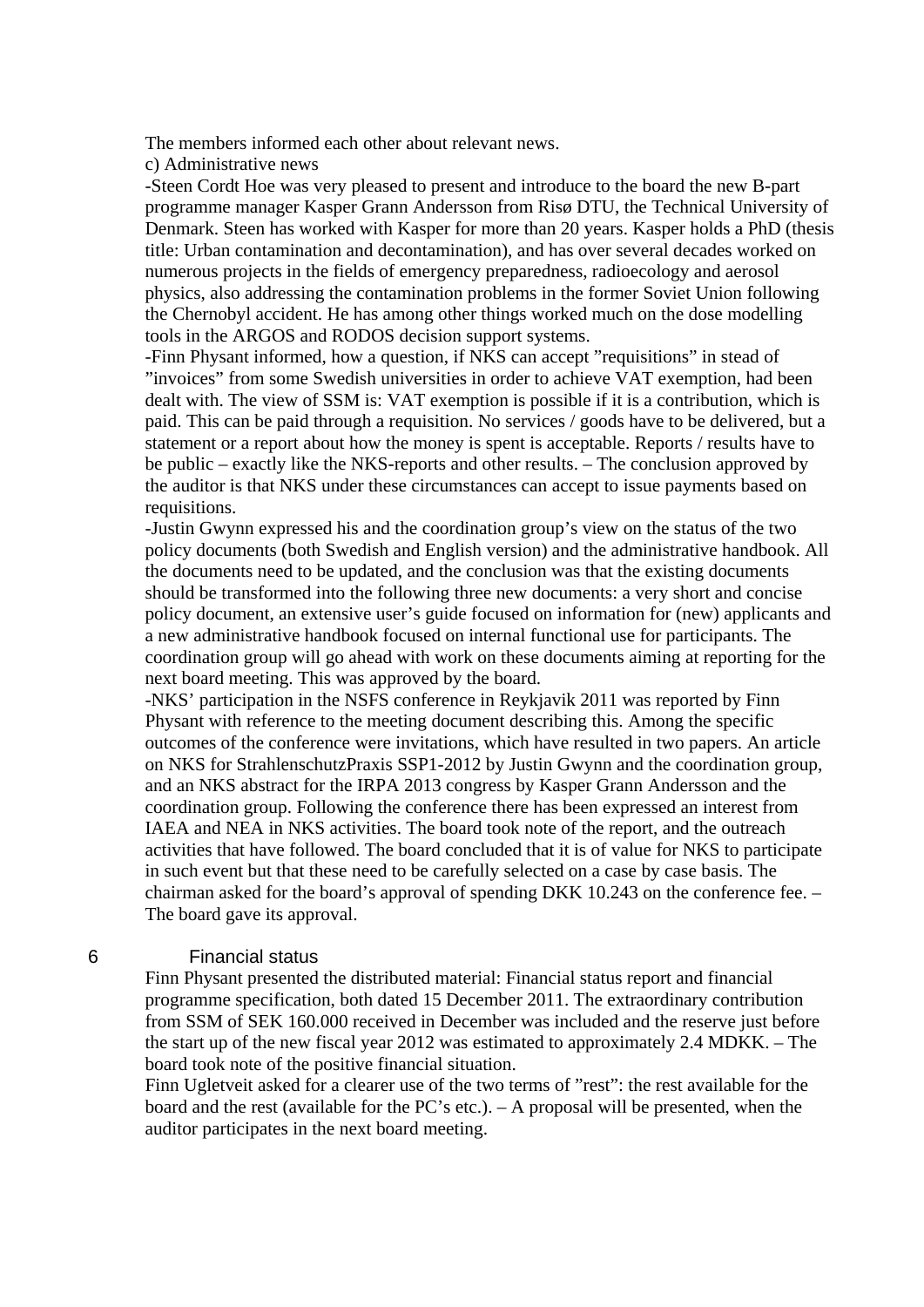Finn Ugletveit noted an inconsistency between the R- and B-part 2011 budgets of DKK 4.200.000 / 3.650.000 (in the programme specification) and DKK 4.000.000 / 3.850.000 (as actual 2011 budget in the 2012 budget proposal. – This inconsistency appears since there was a crossover activity RASTEP funded in the approved 2011 budget with DKK 200.000 from the R-part and DKK 200.000 from the B-part. In the programme specification the Bpart of the funding has been transferred to the R-part for bookkeeping reasons. Hence the inconsistency appears. For future crossover activities this will be clearly noted in the material presented to the board.

#### 7 Agreements

The following agreements were prepared for the board's decision: -R-part programme manager 2012 with Fortum -B-part programme manager 2012 with Risø DTU -secretariat until 30 June 2013 with FRIT and -auditing for the accounts of 2011 with Dansk Revision. All the agreements were approved.

#### 8 R-part: status and new activities

Karoliina Ekström presented the status of the ongoing activities. All projects are running according to plan – especially for 2010 have all activities been invoiced and reported. Karoliina Ekström presented the evaluation results and funding recommendation for CfP 2012 – a total of 14 proposals were received. The board agreed to fund the following activities in 2012 (all amounts in kDKK):

| ENPOOL        | 590 |
|---------------|-----|
| DECOSE        | 500 |
| DIGREL        | 300 |
| POOLFIRE      | 360 |
| MOREMO        | 500 |
| SADE          | 500 |
| <b>AIAS</b>   | 500 |
| Nordic-Gen4   | 250 |
| <b>RASTEP</b> | 200 |
|               |     |

The total budget for these 9 activities is 3700 kDKK. RASTEP is an cross over R and B activity.

#### 9 B-part: status and new activities

Justin Gwynn first presented a status report for ongoing activities. Of the activities that started in January 2010, only MareNuc has yet to be completed. Of the activities that started in 2011, contracts have been agreed with all but one activity – PONPP2. All activities that commenced in 2011 are on schedule. Justin Gwynn then presented his recommendations for activities and financing for 2012. 14 proposals were received altogether for 2012. The NKS board agreed to finance the following activities in 2012 (all amounts in kDKK)

| 360 |
|-----|
| 420 |
| 350 |
|     |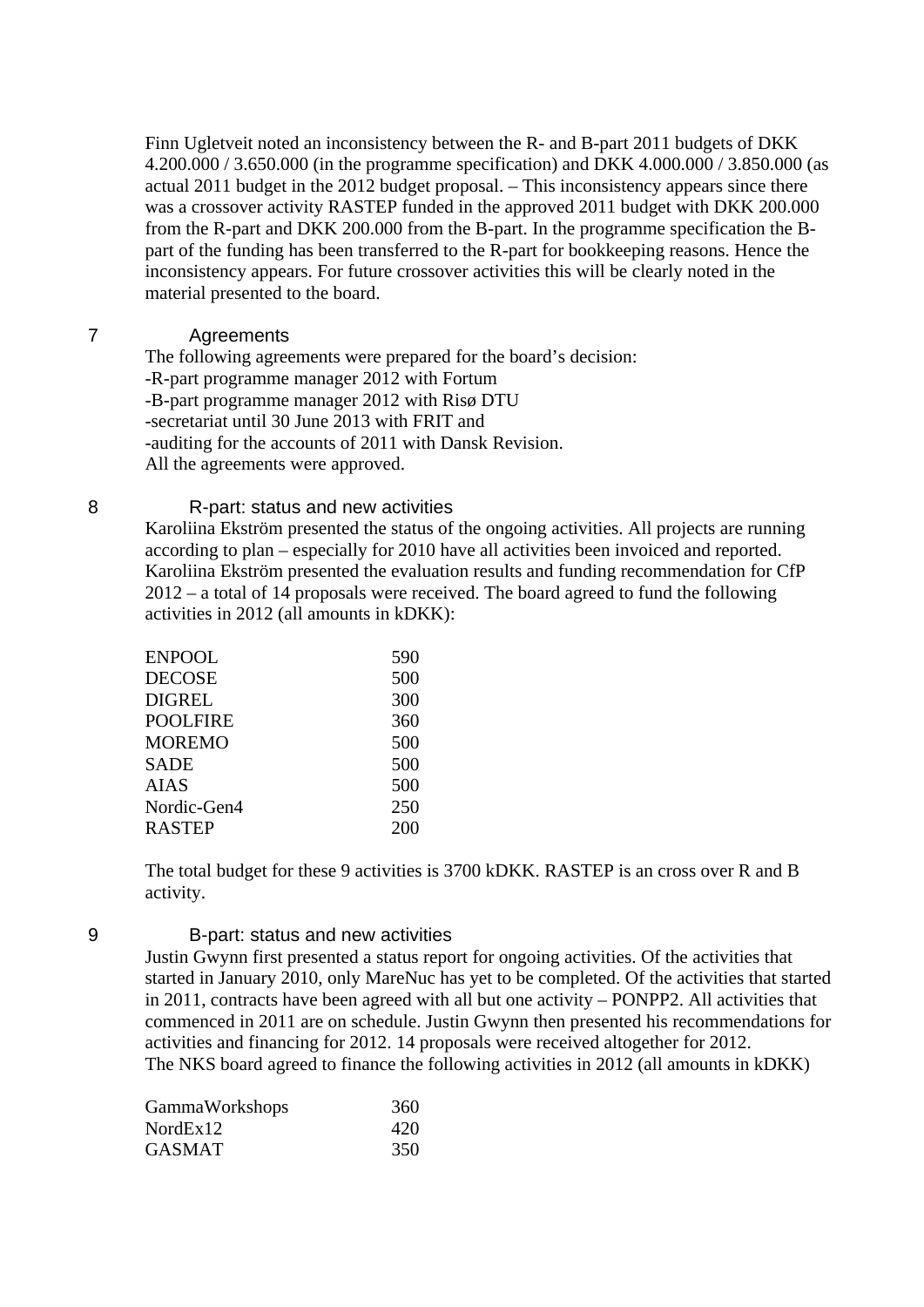| MUD      | 300 |
|----------|-----|
| PUBPLUME | 150 |
| THYROID  | 280 |
| MOMS     | 500 |
| BERMUDA  | 250 |
| COSEMA   | 510 |
| RASTEP   | 200 |
|          |     |

The total budget for these 10 activities will be 3320 kDKK. RASTEP is an cross over R and B activity.

#### 10 Budget for 2012

Finn Physant presented the distributed budget of 2 January 2012 from the coordination group. – All contributions were noted to and confirmed by the owners' and co-financiers' representatives. The budget approved by the board is attached in appendix A. Nici Bergroth asked for a listing of the amount of the last 5 years co-financiers' contributions – this will be provided by the secretariat for the chairman's funding invitation to co-financiers for 2012 in late August / early September.

#### 11 **Information activities**

Karoliina Ekström presented the new website: main tabs, slide show (new pictures are always welcome), latest news, sign up for news, welcome text, the new logo etc. – At this stage the reports part with filters, search function etc. still hasn't been finalized, but expected to be so soon. - The board took note of and was very pleased with the development of the new website. – The opening of the new website will be announced in a NewsFlash. Finn Physant informed the board about the status of the present website, NewsLetters etc.

## 12 Evaluation of NKS research activities 2006-10

The chairman informed the board that careful considerations had been given to a possible evaluation, and the conclusion at this stage was: we don't see a pressing need for an external evaluation, but it may be relevant in a few years. – The board approved this conclusion.

#### 13 Fukushima seminar

Kasper Grann Andersson presented the proposal of the programme managers. - The board strongly supported the proposal, and regarding the timing and place of the seminar January 2012 in connection with the board meeting in Stockholm was discussed. The PC's will cochair the proposed program group, which should be composed with balance between the Rand B-part. The board concluded that the target audience should be: Nordic Authorities and regulators on different levels, representatives of the Nordic nuclear installations and advisors and experts on technical issues and communication. The PC's are urged to establish the program group ASAP, begin the planning and prepare an advanced draft proposal for the next board meeting.

The board granted DKK 100.000 more for the seminar (together with the 2011 grant of DKK 100.000 a total of DKK 200.000).

## 14 Other issues

NKS at the NSFS conference 2011 – see item 5 c.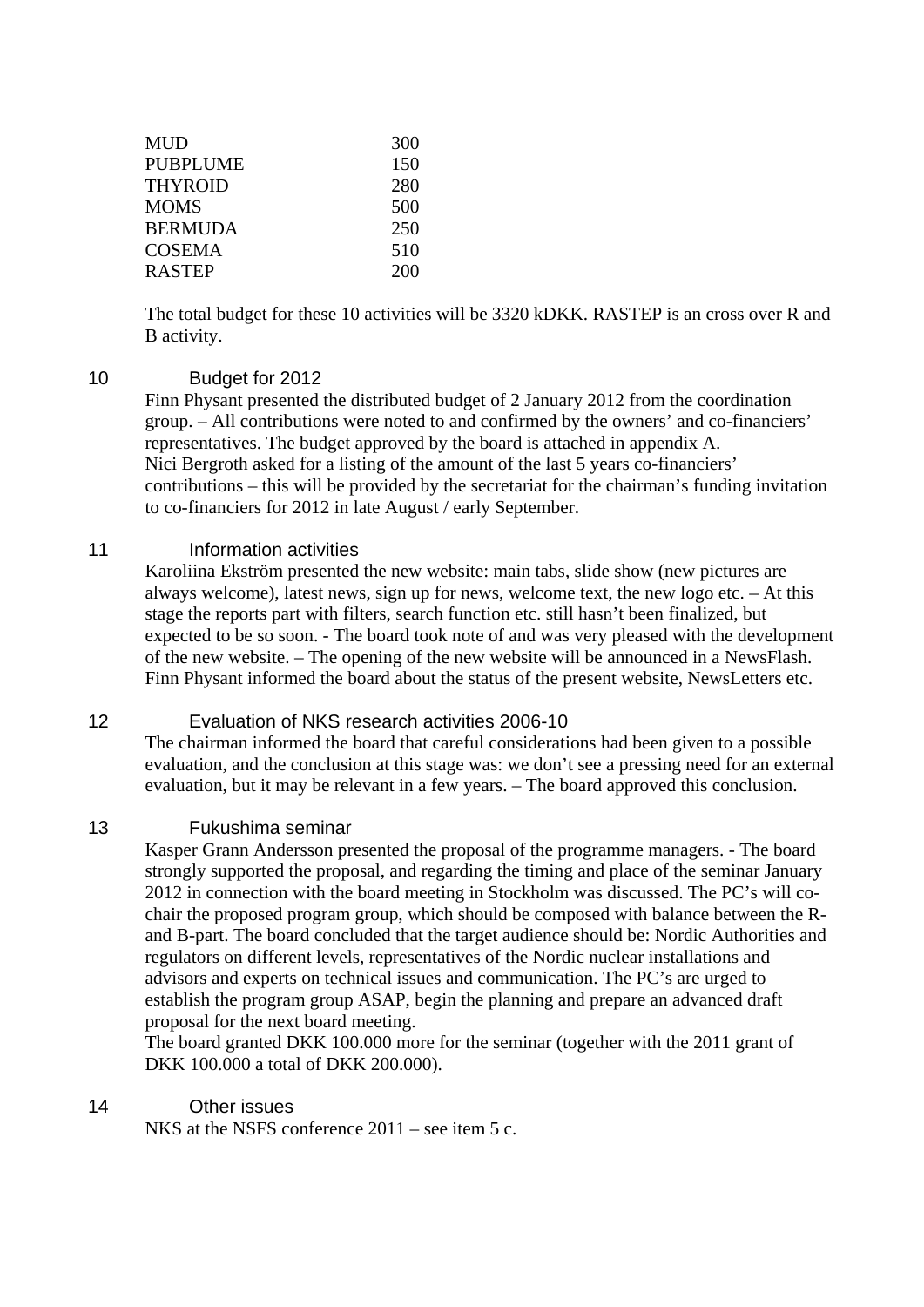## 15 Next meeting

Next meeting will be in Copenhagen 29 May 2012.

## 16 End of meeting

Many thanks for a good meeting – especially to the hosts IFE – were expressed by the chairman. – Special sincere thanks were given to Justin Gwynn for all his work, enthusiasm and cooperation as B programme manager over the last 4 years.

Sigurður M. Magnússon Chairman

> Finn Physant Meeting secretary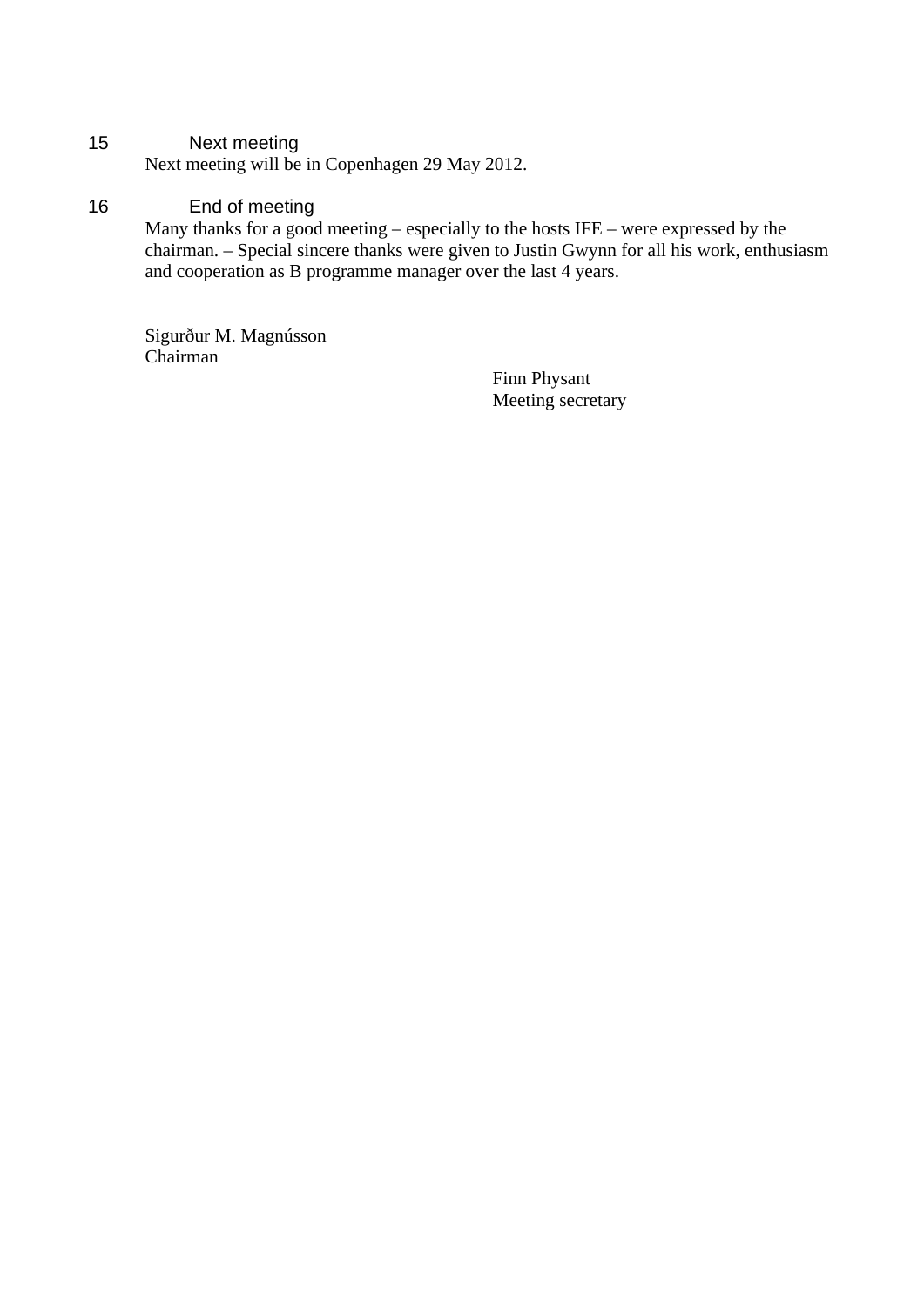## *Appendix A*

## *Budget decision for 2012 - 11 January 2012*

| <b>Budgets - proposed / actual</b>           | <b>Proposed</b><br>budget for 2012 | <b>Proposed</b><br>budget for<br>2012 | <b>Actual budget</b><br>for 2011 |
|----------------------------------------------|------------------------------------|---------------------------------------|----------------------------------|
|                                              | <b>EURO</b>                        | <b>DKK</b>                            | <b>DKK</b>                       |
| R-part                                       |                                    |                                       |                                  |
| Activities                                   | 497.700                            | 3.700.000                             | 3.250.000                        |
| Fee PC                                       | 60.531                             | 450.000                               | 450.000                          |
| Travels PC                                   | 13.451                             | 100.000                               | 100.000                          |
| Coordination                                 | 13.451                             | 100.000                               | 100.000                          |
| Young scientists' travel                     | 13.451                             | 100.000                               | 100.000                          |
| R total                                      | 598.585                            | 4.450.000                             | 4.000.000                        |
| <b>B-part</b>                                |                                    |                                       |                                  |
| Activities                                   | 443.894                            | 3.300.000                             | 3.100.000                        |
| Fee PC                                       | 60.531                             | 450.000                               | 450.000                          |
| Travels PC                                   | 13.451                             | 100.000                               | 100.000                          |
| Coordination                                 | 13.451                             | 100.000                               | 100.000                          |
| Young scientists' travel                     | 13.451                             | 100.000                               | 100.000                          |
| <b>B</b> total                               | 544.780                            | 4.050.000                             | 3.850.000                        |
| VAT                                          |                                    |                                       |                                  |
| Reserve                                      | 0                                  | 0                                     | 0                                |
| <b>VAT reserve total</b>                     | 0                                  | 0                                     | $\bf{0}$                         |
| Common                                       |                                    |                                       |                                  |
| Common various according to<br>specification | 33.628                             | 250.000                               | 250.000                          |
| Website renewal                              | 0                                  | 0                                     | 90.000                           |
| Fukushima                                    | 13.451                             | 100.000                               | 100.000                          |
| History                                      | 0                                  | 0                                     | 0                                |
| Common total                                 | 47.080                             | 350.000                               | 440.000                          |
| <b>Others</b>                                |                                    |                                       |                                  |
| Fee Secretariat                              | 79.363                             | 590.000                               | 590.000                          |
| Fee Chairman incl. travels                   | 56.496                             | 420.000                               | 420.000                          |
| <b>Travels Secretariat</b>                   | 1.345                              | 10.000                                | 10.000                           |
| Others total                                 | 137.204                            | 1.020.000                             | 1.020.000                        |
| TOTAL                                        | 1.327.648                          | 9.870.000                             | 9.310.000                        |
| <b>Expected incomes according to app. 1</b>  | 1.191.305                          | 8.856.400                             | 8.905.252                        |
| <b>Surplus</b>                               | $-136.343$                         | $-1.013.600$                          | -404.748                         |

Any deficits to be covered by the reserve: the rest available for the board according to the financial status report of 15 December 2011: ca. 2.400.000 DKK. Funding reserved for use in 2011, but not used will amount to ca. 400.000 DKK. Furthermore reserved funding for programme activities more than 3 years old will be returned to the reserve - for activity agreements earlier than 2009 this amounts to ca. 0 DKK.

Total reserve January 2012 - ca. 2.800.000 DKK or ca. 375.000 €

#### **Specification of "Common" for 2012**

|                         | Proposal for<br>2012 | <b>Proposal for</b><br>2012 | <b>Actual for</b><br>2011 |
|-------------------------|----------------------|-----------------------------|---------------------------|
|                         | <b>EURO</b>          | <b>DKK</b>                  | <b>DKK</b>                |
| Common                  |                      |                             |                           |
| Reports, materials etc. | 4.035                | 30,000                      | 30,000                    |
| Postage, fees           | 1.345                | 10.000                      | 10.000                    |
| Equipment               | 2.018                | 15.000                      | 15.000                    |
| Internet                | 12.106               | 90,000                      | 90.000                    |
| Auditing, consulting    | 7.398                | 55,000                      | 53.125                    |
| Information material    | 4.035                | 30,000                      | 30,000                    |
| Various expenses        | 2.690                | 20,000                      | 21.875                    |
| <b>Common total</b>     | 33.628               | 250.000                     | 250,000                   |